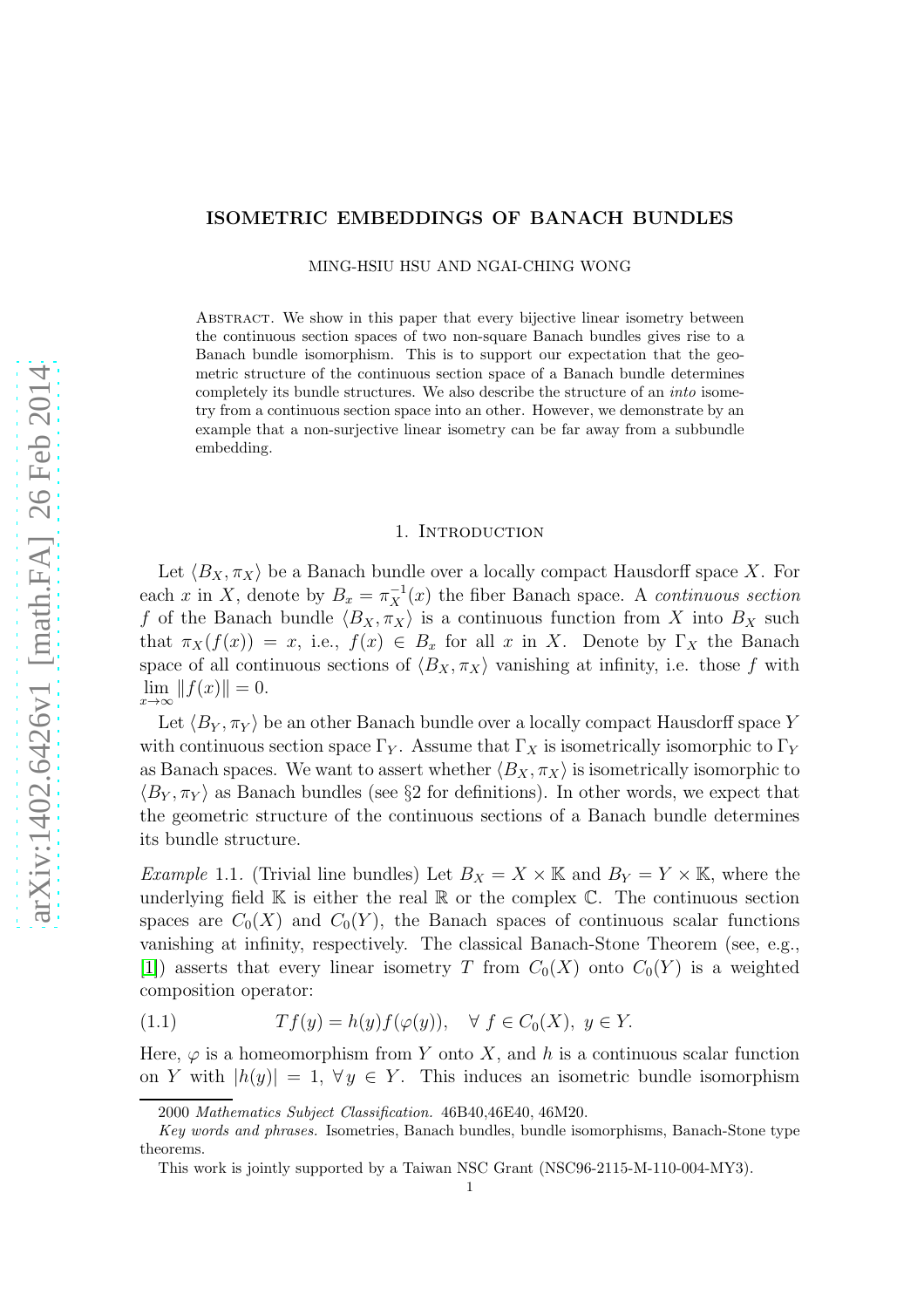$\Phi: B_X \to B_Y$  from  $B_X = X \times \mathbb{K}$  onto  $B_Y = Y \times \mathbb{K}$  defined by

$$
\Phi(x,\alpha) = (\varphi^{-1}(x), h(\varphi^{-1}(x))\alpha), \quad \forall (x,\alpha) \in X \times \mathbb{K}.
$$

Hence, the trivial line bundles  $\langle X \times \mathbb{K}, \pi_X \rangle$  and  $\langle Y \times \mathbb{K}, \pi_Y \rangle$  are isometrically isomorphic if and only if they have isometrically isomorphic continuous section spaces.

Recall that a Banach space E is *strictly convex* if  $||x + y|| < 2$  whenever  $x \neq y$ in E with  $||x|| = ||y|| = 1$ . A Banach space E is said to be non-square if E does not contain a copy of the two-dimensional space  $\mathbb{K} \oplus_{\infty} \mathbb{K}$  equipped with the norm  $\|(a, b)\| = \max\{|a|, |b|\}.$  In other words, if x and y are unit vectors in E, at least one of  $||x+y||$  and  $||x-y||$  is less than 2. Note that a Banach space E is non-square if  $E$  or its dual  $E^*$  is strictly convex.

<span id="page-1-1"></span>Example 1.2. (Trivial bundles) Let  $E$  and  $F$  be Banach spaces. We consider the trivial bundles  $B_X = X \times E$  and  $B_Y = Y \times F$ . The continuous section spaces are  $C_0(X, E)$  and  $C_0(Y, F)$ , the Banach spaces of continuous vector-valued functions vanishing at infinity, respectively. If  $E$  and  $F$  are strictly convex, by a result of Jerison [\[9\]](#page-7-1) we know that every linear isometry T from  $C_0(X, E)$  onto  $C_0(Y, F)$  is of the form:

<span id="page-1-0"></span>
$$
(1.2) \tTf(y) = h_y(f(\varphi(y))), \quad \forall \ f \in C_0(X, E), \ y \in Y.
$$

Here,  $\varphi$  is a homeomorphism from Y onto X, and  $h_y$  is a linear isometry from E onto F for all y in Y. Moreover, the map  $y \mapsto h_y$  is SOT continuous on Y. In the case both the Banach dual spaces  $E^*$  and  $F^*$  are strictly convex, Lau gets the same representation [\(1.2\)](#page-1-0) in [\[10\]](#page-7-2). It is further extended that the same conclusion holds whenever  $E$  and  $F$  are non-square in [\[8\]](#page-7-3) or the centralizers of  $E$  and  $F$  are one dimensional in [\[1\]](#page-7-0). The representation (1.2) induces an isometric bundle isomorphism  $\Phi: B_X \to B_Y$  from  $B_X = X \times E$  onto  $B_Y = Y \times F$  defined by

$$
\Phi(x, e) = (\varphi^{-1}(x), h_{\varphi^{-1}(x)}(e)), \quad \forall (x, e) \in X \times E.
$$

Hence, the trivial bundles  $\langle X \times E, \pi_X \rangle$  and  $\langle Y \times F, \pi_Y \rangle$  are isometrically isomorphic if and only if they have isometrically isomorphic continuous section spaces. We note that if E or F is not non-square, the above assertion  $(1.2)$  can be false as shown in Example [3.4.](#page-7-4)

In this paper, we discuss the general Banach bundle case. Motivated by Example [1.2,](#page-1-1) we call a Banach bundle  $\langle B_X, \pi_X \rangle$  non-square (resp. strictly convex) if every fiber Banach space  $B_x = \pi_X^{-1}(x)$  is non-square (resp. strictly convex). The proof of the following theorem will be given in Section [3.](#page-3-0)

<span id="page-1-2"></span>**Theorem 1.3.** Two non-square Banach bundles  $\langle B_X, \pi_X \rangle$  and  $\langle B_Y, \pi_Y \rangle$  are isometrically isomorphic as Banach bundles if and only if their continuous section spaces  $\Gamma_X$  and  $\Gamma_Y$  are isometrically isomorphic as Banach spaces.

We also consider the case when the continuous section space  $\Gamma_X$  is embedded into  $\Gamma_Y$  as a Banach subspace. We want to see whether  $\langle B_X, \pi_X \rangle$  embedded into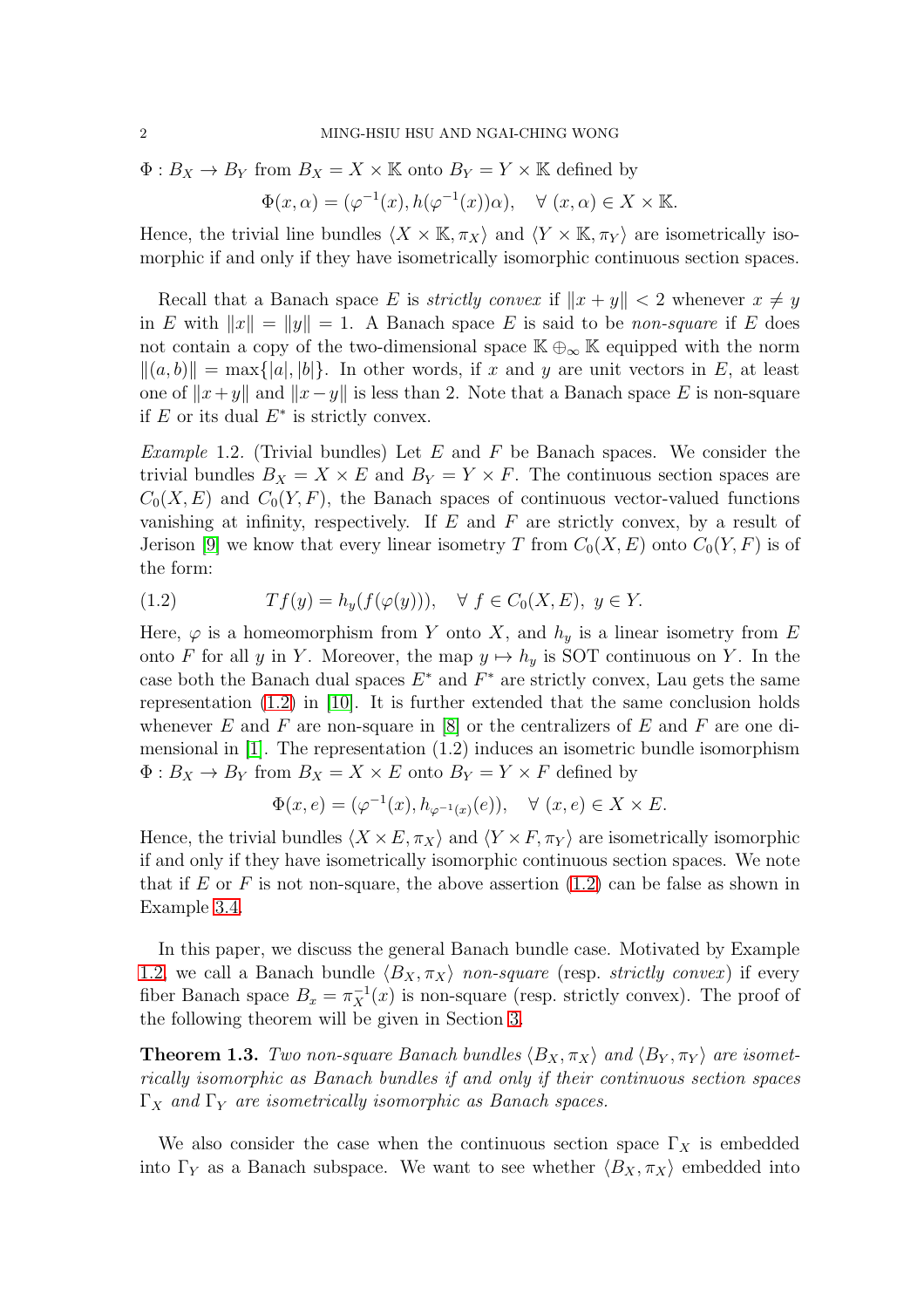$\langle B_X, \pi_X \rangle$  as a subbundle. Assume F is strictly convex. It is shown in [\[2,](#page-7-5) [5,](#page-7-6) [7\]](#page-7-7) that every linear isometry from  $C_0(X, E)$  *into*  $C_0(Y, F)$  induces a continuous function  $\varphi$  from a nonempty subset  $Y_1$  of Y onto X and a field  $y \mapsto h_y$  of norm one linear operators from  $E$  into  $F$  on  $Y_1$ , such that

<span id="page-2-0"></span>(1.3) 
$$
Tf(y) = h_y(f(\varphi(y))), \quad \forall \ f \in C_0(X, E), \ y \in Y_1,
$$

and

<span id="page-2-1"></span>
$$
(1.4) \t ||Tf|_{Y_1}|| = \sup\{||Tf(y)|| : y \in Y_1\} = ||f||, \quad \forall f \in C_0(X, E).
$$

When  $F$  is not strictly convex, the conclusion does not hold (see [\[7\]](#page-7-7)).

In Theorem [3.1,](#page-3-1) we extend the above representation [\(1.3\)](#page-2-0) and [\(1.4\)](#page-2-1) to the general strictly convex Banach bundle case. Supposing all  $h_y$  are isometries, we can consider  $\langle B_X, \pi_X \rangle$  to be embedded into  $\langle B_Y, \pi_Y \rangle$  as a subbundle. However, in Example [3.2](#page-5-0) we have a linear into isometry between trivial bundles with all fiber maps  $h_y$  not being isometric.

### 2. Preliminaries

Let  $\mathbb{K} = \mathbb{R}$  or  $\mathbb{C}$  be the underlying field. Let X be a locally compact Hausdorff space. A *Banach bundle* (see, e.g. [\[4\]](#page-7-8)) over X is a pair  $\langle B_X, \pi_X \rangle$ , where  $B_X$  is a topological space and  $\pi_X$  is a continuous open surjective map from  $B_X$  onto X, such that, for all x in X, each fiber  $B_x = \pi_X^{-1}(x)$  carries a Banach space structure in the subspace topology and satisfying the following conditions:

- (1) Scalar multiplication, addition and the norm on  $B<sub>X</sub>$  are all continuous wherever they are defined.
- (2) If  $x \in X$  and  $\{b_i\}$  is any net in  $B_X$  such that  $||b_i|| \to 0$  and  $\pi(b_i) \to x$  in X, then  $b_i \to 0_x$  (the zero element of  $B_x$ ) in  $B_x$ .

The condition (2) above ensures that the zero section is in  $\Gamma_X$ .

**Definition 2.1.** ([\[4\]](#page-7-8), p.128) A Banach bundle  $\langle B_X, \pi_X \rangle$  is said to be *isometrically isomorphic* to a Banach bundle  $\langle B_Y, \pi_Y \rangle$  if there are homeomorphisms  $\Phi : B_X \to B_Y$ and  $\psi: X \to Y$  such that

- (a)  $\pi_Y \circ \Phi = \psi \circ \pi_X$ , i.e.,  $\Phi(B_x) = B_{\psi(x)}, \ \forall \ x \in X;$
- (b)  $\Phi|_{B_x}$  is a linear map from  $B_x$  onto  $B_{\psi(x)}$ ,  $\forall x \in X$ ;
- (c)  $\Phi$  preserves norm, i.e.,  $\|\Phi(b)\| = \|b\|$ ,  $\forall b \in B_X$ .

Clearly, all the fiber linear maps  $\Phi|_{B_x}$  are surjective isometries. In fact, an isometrical bundle isomorphism  $(\Phi, \psi) : \langle B_X, \pi_X \rangle \to \langle B_Y, \pi_Y \rangle$  induces a linear isometry T from  $\Gamma_X$  onto  $\Gamma_Y$  defined by setting  $\varphi = \psi^{-1} : Y \to X$ ,  $h_y = \Phi|_{B_{\varphi(y)}} : B_{\varphi(y)} \to B_y$ , and

(2.1) 
$$
Tf(y) = \Phi(f(\varphi(y))) = h_y(f(\varphi(y))), \quad \forall f \in \Gamma_X, y \in Y.
$$

In other words, isometrically isomorphic Banach bundles have isometrically isomorphic continuous section spaces. We want to establish the converse of this observation.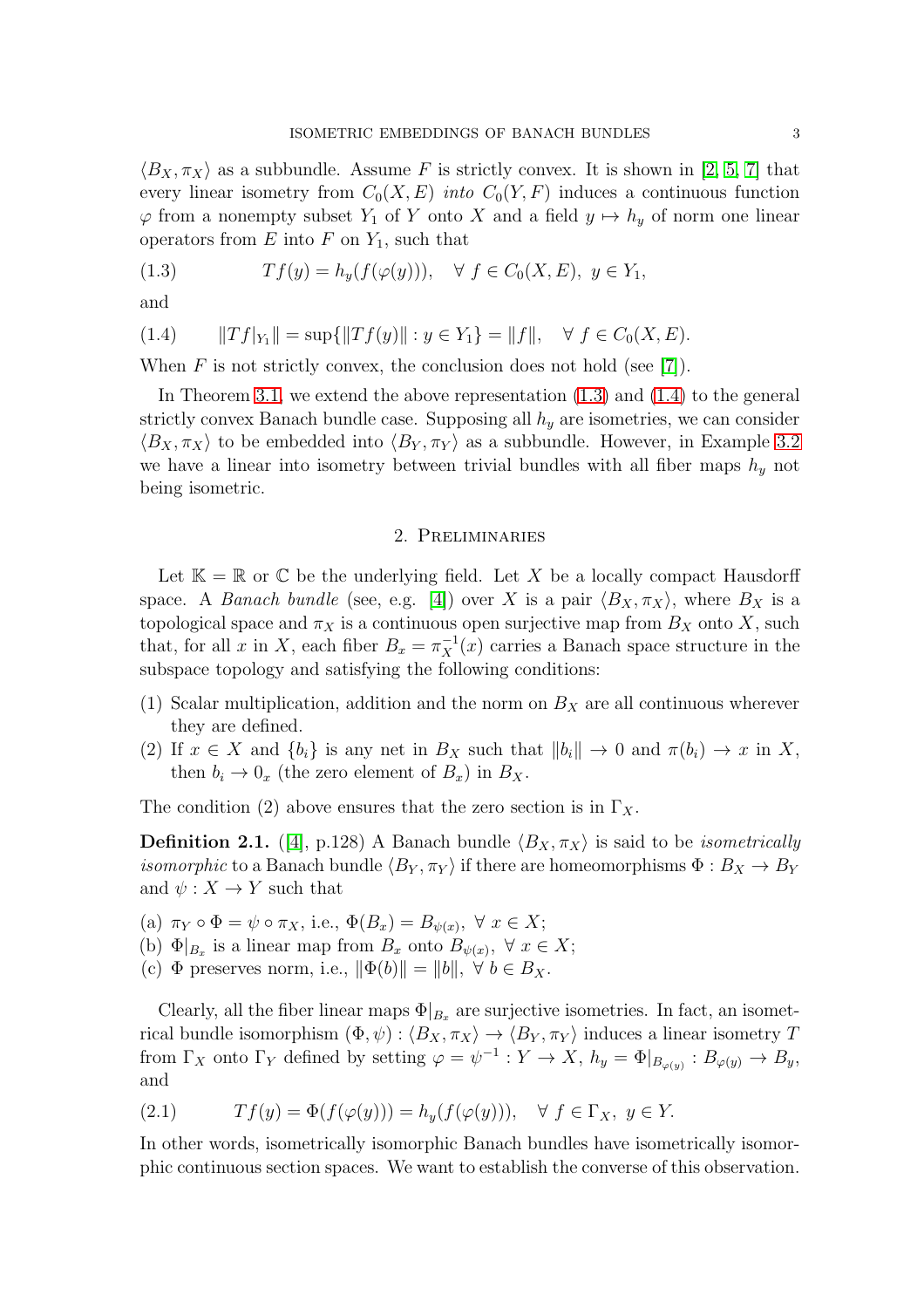In general, let  $\varphi: Y \to X$  be a continuous map, and let  $y \mapsto h_y$  be a field of fiber linear maps  $h_y : B_{\varphi(y)} \to B_y$ ,  $\forall y \in Y$ . We can define a linear map T sending vector sections f in  $\langle B_X, \pi_X \rangle$  to vector sections Tf in  $\langle B_Y, \pi_Y \rangle$  by setting  $Tf(y) = h_y(f(\varphi(y))), \forall y \in Y$ . The field  $y \mapsto h_y$  is said to be continuous if  $y_\lambda \to y$ implies  $h_{y_{\lambda}}(f(\varphi(y_{\lambda}))) \to h_y(f(\varphi(y))),$  and uniformly bounded if  $\sup_{y \in Y} ||h_y|| < +\infty$ . When  $B_X = X \times E$  and  $B_Y = Y \times F$ , the continuity of a field  $y \mapsto h_y$  of fiber linear maps reduces to the usual SOT continuity. In general, assuming  $\varphi$  is proper, i.e.,  $\lim_{y\to\infty}\varphi(y)=\infty$ , if the field  $y\mapsto h_y$  is uniformly bounded and continuous on Y, then  $T(\Gamma_X) \subseteq \Gamma_Y$ . Conversely, we will see in Theorem [3.1](#page-3-1) that every linear into isometry  $T : \Gamma_X \to \Gamma_Y$  defines a continuous field  $y \mapsto h_y$  of fiber linear maps with all  $||h_y|| = 1$ , provided that  $\langle B_Y, \pi_Y \rangle$  is strictly convex.

In terms of Banach bundles, Example [1.1](#page-0-0) says that trivial line bundles are completely determined by the geometric structure of its continuous sections. It is also the case for trivial Banach bundles  $X \times E$  and  $Y \times F$  whenever E and F are nonsquare, as demonstrated in Example [1.2.](#page-1-1) In attacking the general Banach bundle case, we need the following result of Fell [\[4\]](#page-7-8).

<span id="page-3-2"></span>**Proposition 2.2.** ([\[4\]](#page-7-8), p.129) Let  $\{s_i\}$  ( $i \in I$ ) be a net of elements of  $B_X$  and s an element of  $B_X$  such that  $\pi_X(s_i) \to \pi_X(s)$ . Suppose further that for each  $\epsilon > 0$  we can find a net  $\{u_i\}$  of elements of  $B_X$  (indexed by the same I) and an element u of  $B_X$  such that: (1)  $u_i \to u$  in  $B_X$ , (2)  $\pi_X(u_i) = \pi_X(s_i)$  for each i, (3)  $||s - u|| < \epsilon$ , and (4)  $\|s_i - u_i\| < \epsilon$  for all large enough i. Then  $s_i \to s$  in  $B_X$ .

## 3. The Results

<span id="page-3-0"></span>First, we discuss the *into* isometry case. We shall write  $E^*$  and  $S_E$  for the Banach dual space and the unit sphere of a Banach space E, respectively.

<span id="page-3-1"></span>**Theorem 3.1.** Suppose  $\langle B_X, \pi_X \rangle$  and  $\langle B_Y, \pi_Y \rangle$  are Banach bundles such that  $\langle B_Y, \pi_Y \rangle$ is strictly convex. Let  $T : \Gamma_X \to \Gamma_Y$  be a linear into isometry. Then there exist a continuous map  $\varphi$  from a nonempty subset  $Y_1$  of Y onto X, and a field of norm one linear operators  $h_y : B_{\varphi(y)} \to B_y$ , for all y in Y<sub>1</sub>, such that

$$
Tf(y) = h_y(f(\varphi(y))), \quad \forall \ f \in \Gamma_X, \ y \in Y_1,
$$

and

$$
||Tf|_{Y_1}|| = ||Tf||, \quad \forall \ f \in \Gamma_X.
$$

*Proof.* We employ the notations developed in [\[7,](#page-7-7) [8\]](#page-7-3). For x in X, y in Y,  $\mu$  in  $S_{B_x^*}$ and  $\nu$  in  $S_{B_y^*}$ , we set

$$
S_{x,\mu} = \{ f \in \Gamma_X : \ \mu(f(x)) = ||f|| = 1 \},
$$

$$
R_{y,\nu} = \{ g \in \Gamma_Y : \ \nu(g(y)) = ||g|| = 1 \},
$$

$$
Q_{x,\mu} = \{ y \in Y : T(S_{x,\mu}) \subseteq R_{y,\nu} \text{ for some } \nu \text{ in } S_{B_y^*} \},
$$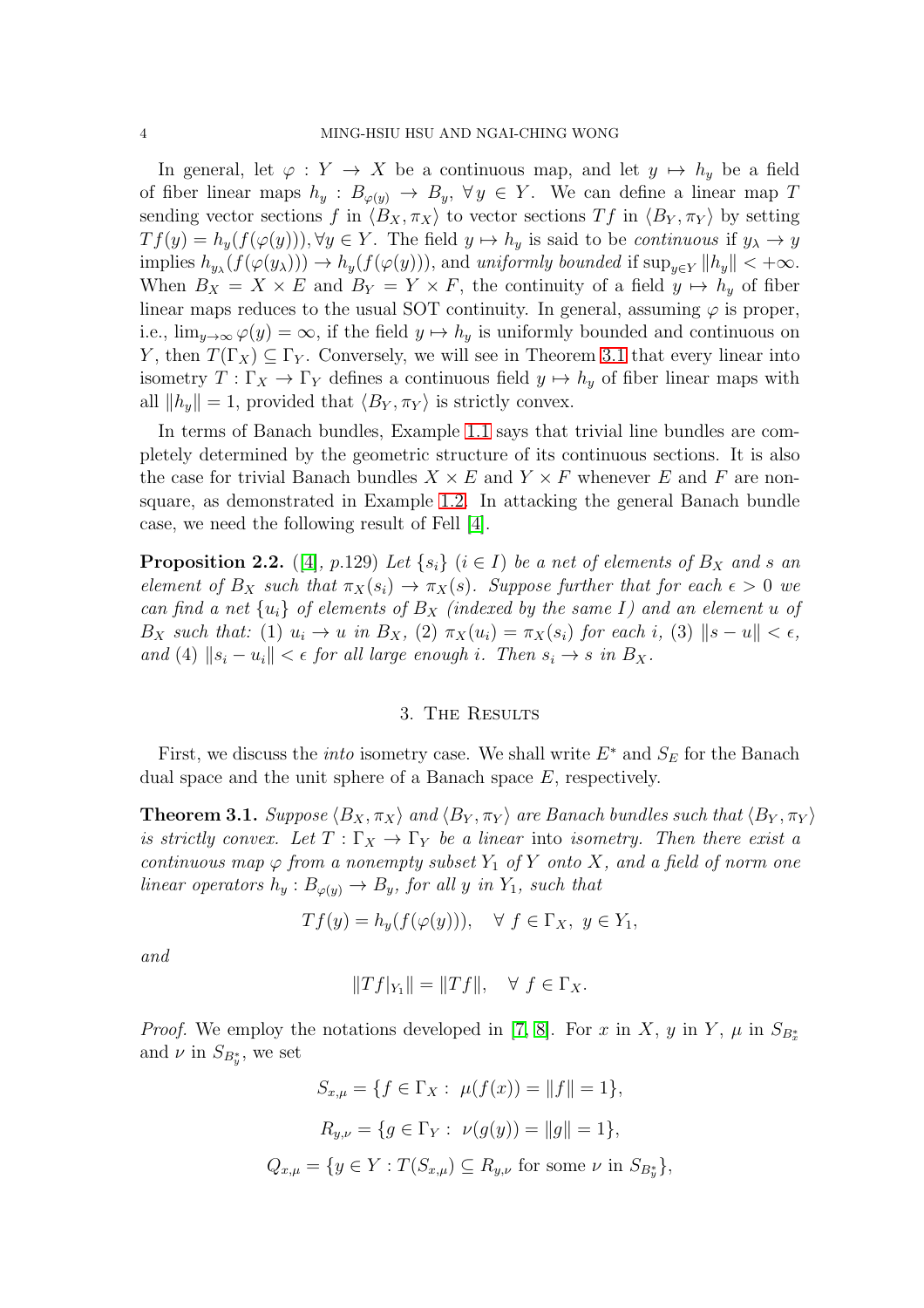and

$$
Q_x = \bigcup_{\mu \in S_{B^*_x}} Q_{x,\mu}.
$$

As in [\[8\]](#page-7-3), it is not difficult to see that

- (a) For all x in X, the set  $S_{x,\mu} \neq \emptyset$  for some  $\mu$  in  $S_{B_x^*}$ ;
- (b) If  $S_{x,\mu} \neq \emptyset$ , then so is  $Q_{x,\mu}$ .

By the strict convexity of  $\langle B_Y, \pi_Y \rangle$ , we have

(c)  $Q_{x_1} \bigcap Q_{x_2} = \emptyset$  for all  $x_1 \neq x_2$ .

Set

$$
Y_1 = \bigcup_{x \in X} Q_x = \bigcup_{x \in X} \bigcup_{\mu \in S_{B_x^*}} Q_{x,\mu}.
$$

From (c), we can define a map  $\varphi$  from  $Y_1$  onto X by

 $\varphi(y) = x$  if  $y \in Q_x$ .

Using the strict convexity of  $\langle B_Y, \pi_Y \rangle$  again, we also have

(d)  $f(\varphi(y)) = 0$  implies  $T f(y) = 0$ , i.e. ker  $\delta_{\varphi(y)} \subseteq \ker(\delta_y \circ T)$ .

Then there exists a linear operator  $h_y : B_{\varphi(y)} \to B_y$  such that

$$
\delta_y \circ T = h_y \circ \delta_{\varphi(y)}, \quad \forall \ y \in Y_1.
$$

In other words,

$$
Tf(y) = h_y(f(\varphi(y))), \quad \forall f \in \Gamma_X, y \in Y_1.
$$

For all b in  $B_{\varphi(y)}$ , choose an element f in  $\Gamma_X$  such that  $f(\varphi(y)) = b$  and  $||f|| = ||b||$ . It follows

$$
||h_y(b)|| = ||h_y(f(\varphi(y)))|| = ||Tf(y)|| \le ||Tf|| = ||f|| = ||b||.
$$

Since  $y \in Y_1$ , there exist x in X,  $\mu$  in  $S_{B_x^*}$  and  $\nu$  in  $S_{B_y^*}$  such that

$$
\nu(Tf(y)) = \mu(f(x)) = 1, \quad \forall \ f \in S_{x,\mu},
$$

and hence

$$
||h_y(f(x))|| = ||Tf(y)|| = 1.
$$

This shows that  $||h_y|| = 1$ .

For all f in  $\Gamma_X$  with norm one,  $f \in S_{x,\mu}$  for some x and  $\mu$ . As a result,  $Tf \in R_{y,\nu}$ for some y in  $Y_1$  and  $\nu$  in  $S_{B_y^*}$ . Thus,

$$
\nu(Tf(y)) = \mu(f(x)) = ||f|| = 1.
$$

Therefore,  $||Tf|_{Y_1}|| = 1 = ||f|| = ||Tf||.$ 

It remains to show that the map  $\varphi$  is continuous. Let  $y_\lambda$  be a net converging to y in Y<sub>1</sub>. If  $\varphi(y_\lambda)$  does not converge to  $\varphi(y)$ , then by passing to a subnet if necessary, we can assume it converges to an  $x \neq \varphi(y)$  in  $X_{\infty}$ . Let  $U_1$  and  $U_2$  be disjoint neighborhoods of x and  $\varphi(y)$  in  $X_{\infty}$ , respectively. Let f be an element of  $S_{\varphi(y),\mu}$  supporting in  $U_2$ . Then  $f(\varphi(y_\lambda)) = 0$  for large  $\lambda$ . By (d),  $Tf(y_\lambda) = 0$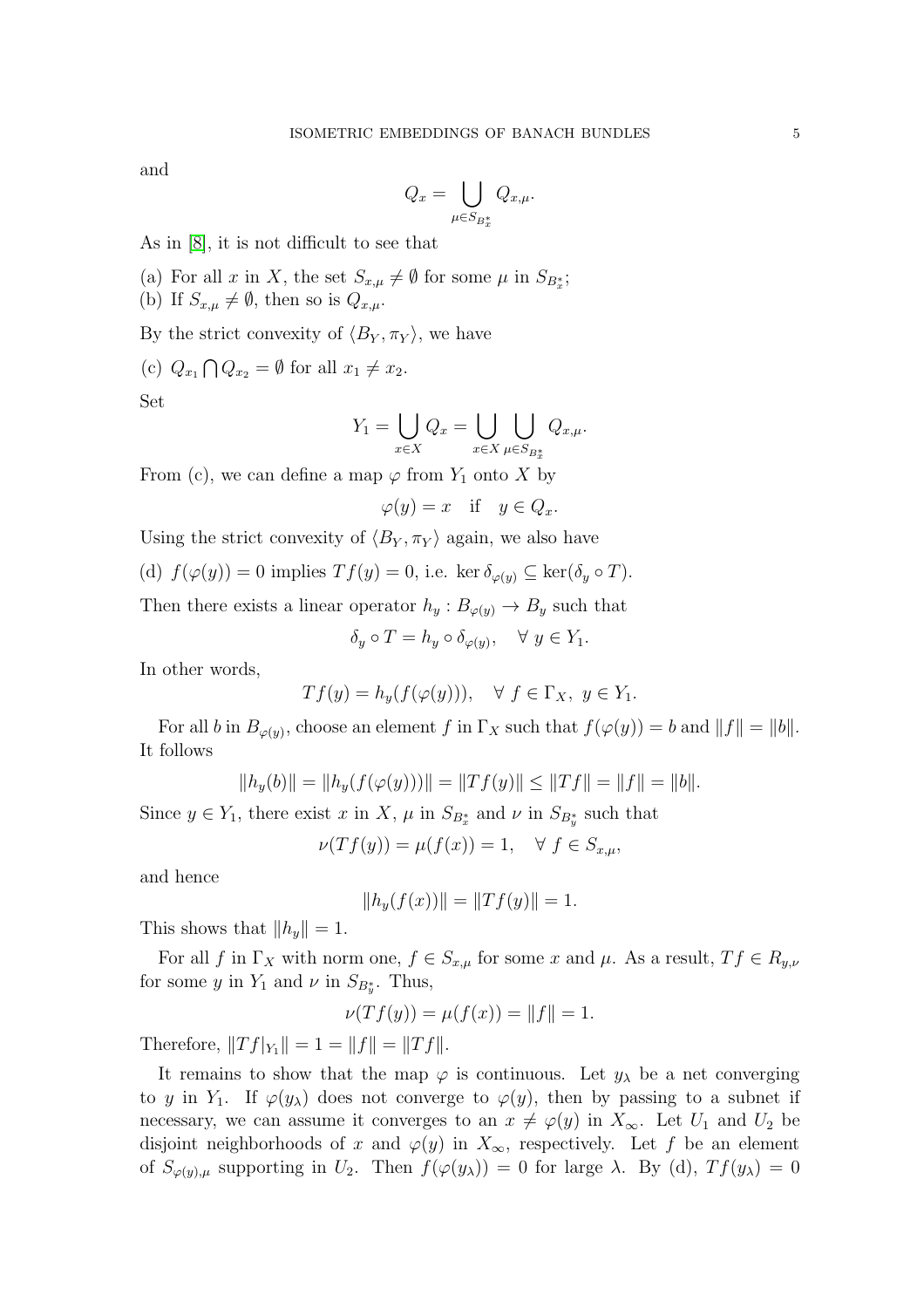for large  $\lambda$ . The definition of  $\varphi$  implies that there exists a  $\nu$  in  $S_{B^*_y}$  such that  $\nu(Tf(y)) = \mu(f(\varphi(y))) = ||f|| = 1.$  Hence,  $||Tf(y)|| = 1$ , contradicting to the fact  $Tf(y_\lambda) = 0$  for large  $\lambda$ .

<span id="page-5-0"></span>Example 3.2. For each  $\theta$  in  $[0, 2\pi]$ , let  $P_{\theta} : \mathbb{R}^2 \to \mathbb{R}^2$  be the orthogonal projection onto the one-dimensional subspace of  $\mathbb{R}^2$  spanned by the unit vector  $(\cos \theta, \sin \theta)$ . Every element f in  $C({0}, \mathbb{R}^2)$  is given by the vector  $f(0) = (r \cos t, r \sin t)$  for some  $r \geq 0$  and  $t \in [0, 2\pi]$ . Define a linear isometry  $T : C({0,\mathbb{R}^2}) \to C([0, 2\pi], \mathbb{R}^2)$  by

$$
T(f)(\theta) = P_{\theta}(f(0)) = P_{\theta}(r \cos t, r \sin t)
$$
  
=  $(r \cos(t - \theta) \cos \theta, r \cos(t - \theta) \sin \theta).$ 

In the notations of Theorem [3.1,](#page-3-1)  $h_{\theta} = P_{\theta}$ ,  $Y_1 = Y = [0, 2\pi]$ , and

$$
Tf(\theta) = h_{\theta}(f(0)), \quad \forall f \in C(\{0\}, \mathbb{R}^2), \ \theta \in [0, 2\pi].
$$

Note that  $h_{\theta} = P_{\theta}$  is not an isometry for every  $\theta$  in  $Y_1 = [0, 2\pi]$ .

Here comes the proof of our main result.

*Proof of Theorem [1.3.](#page-1-2)* Let  $\langle B_X, \pi_X \rangle$  and  $\langle B_Y, \pi_Y \rangle$  be two non-square Banach bundles and T a linear isometry from  $\Gamma_X$  onto  $\Gamma_Y$ . Denote by

$$
K_X = \bigcup_{x \in X} (\{x\} \times U_{B_x^*}) \quad \text{and} \quad K_Y = \bigcup_{y \in Y} (\{y\} \times U_{B_y^*}),
$$

the disjoint unions of the compact sets  $\{x\} \times U_{B_x^*}$  and  $\{y\} \times U_{B_y^*}$ , respectively. Note that both the Hausdorff spaces  $K_X$  and  $K_Y$  are locally compact. Define a linear isometry  $\Psi : \Gamma_Y \to C_0(K_Y)$  by

$$
\Psi(g)(y,\nu) = \nu(g(y)), \quad \forall \, g \in \Gamma_Y, (y,\nu) \in K_Y.
$$

Then  $\widetilde{T} = \Psi \circ T$  is a linear isometry from  $\Gamma_X$  into  $C_0(K_Y)$ . By Theorem [3.1,](#page-3-1) there exist a continuous map  $\tilde{\varphi}$  from a nonempty subset  $A_Y$  of  $K_Y$  onto X and bounded linear functionals  $\widetilde{h}_{(y,\nu)} \in B^*_{\widetilde{\varphi}(y,\nu)}$  such that

<span id="page-5-1"></span>(3.1) 
$$
\widetilde{T}f(y,\nu) = \nu(Tf(y)) = \widetilde{h}_{(y,\nu)}(f(\widetilde{\varphi}(y,\nu))), \quad \forall \ f \in \Gamma_X, \ (y,\nu) \in A_Y.
$$

Applying the same argument to  $T^{-1}$ , there exist a continuous map  $\widetilde{\psi}$  from a subset  $A_X$  of  $K_X$  onto Y and bounded linear functionals  $\widetilde{k}_{(x,\mu)}$  in  $B^*_{\widetilde{\psi}(x,\mu)}$  such that

$$
\mu(T^{-1}g(x)) = \widetilde{k}_{(x,\mu)}(g(\widetilde{\psi}(x,\mu))), \quad \forall \ g \in \Gamma_Y, \ (x,\mu) \in A_X.
$$

Let

 $C_y = \{ \nu \in S_{B_y^*} : (y, \nu) \in A_Y \},\$ 

 $X_I = \{x \in X : \text{ there exists a } \mu \text{ in } S_{B_x^*} \text{ such that } (x, \mu) \in A_X\},\$ 

and

$$
Y_I = \{ y \in Y : \text{ there exists a } \nu \text{ in } S_{B_y^*} \text{ such that } (y, \nu) \in A_Y \}.
$$

We make the following easy observations:

(I)  $X_I = X$  and  $Y_I = Y$ ; (II)  $C_y$  is total in  $B_y^*$ , for all y in Y.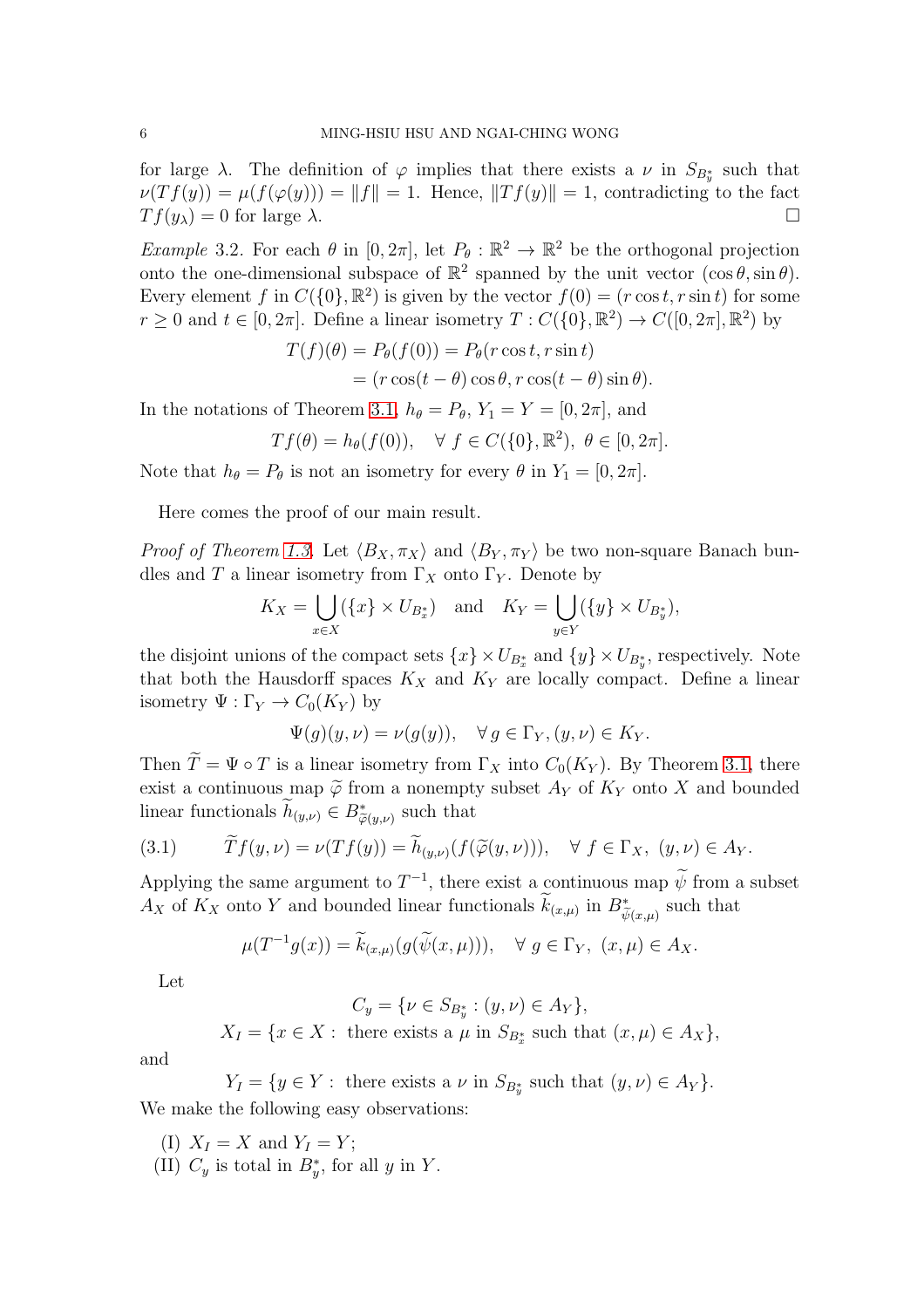By modifying the arguments in [\[8\]](#page-7-3), it is not difficult to show that if  $\langle B_Y, \pi_Y \rangle$  is non-square,  $\widetilde{\varphi}(y,\nu_1) = \widetilde{\varphi}(y,\nu_2)$  for all  $\nu_i$  in  $C_y$  and for all y in Y. Consequently, we can define a continuous map  $\varphi: Y \to X$  by

$$
\varphi(y) = \widetilde{\varphi}(y,\nu), \text{ for some } \nu \in C_y.
$$

In view of [\(3.1\)](#page-5-1) and (II), we have  $f(\varphi(y)) = 0$  implies  $Tf(y) = 0$ . Then there exists a bounded linear operator  $h_y : B_{\varphi(y)} \to B_y$  such that

(3.2) 
$$
Tf(y) = h_y(f(\varphi(y))), \ \forall \ f \in \Gamma_X, \ y \in Y.
$$

By symmetry,  $T^{-1}$  also carries a form

<span id="page-6-0"></span>
$$
T^{-1}g(x) = k_x(g(\psi(x))), \ \forall \ g \in \Gamma_Y, \ x \in X,
$$

for some continuous map  $\psi$  from X onto Y, and bounded linear operators  $k_x$  from  $B_{\psi(x)}$  into  $B_x$ , for all x in X. Consequently,

$$
f(x) = (T^{-1}(Tf))(x) = k_x(Tf(\psi(x))) = k_x h_{\psi(x)}(f(\varphi(\psi(x))))
$$

This implies that  $\varphi$  is a homeomorphism with inverse  $\psi$ , and  $h_y$  are bijective linear isometries with inverses  $k_{\varphi(y)}$  for all y in Y.

Let  $\Phi = (h_y^{-1})_{y \in Y}$ , i.e.  $\Phi|_{B_y} = h_y^{-1}$ . Then it defines a map from  $B_Y$  onto  $B_X$  as follows: for all b in  $B_Y$  and  $\pi_Y(b) = y_0$ . Choose a continuous section g in  $\Gamma_Y$  such that  $g(y_0) = b$ . Then

$$
\Phi(b) = h_{y_0}^{-1}(g(y_0)) = T^{-1}(g)(\varphi(y_0)).
$$

We show that  $\Phi$  is a homeomorphism from  $B_Y$  to  $B_X$ . By symmetry, it suffices to prove that  $\Phi$  is continuous. We shall make use of Proposition [2.2](#page-3-2) in below.

Let  $b_i \to b$  in  $B_Y$ . We show that  $\Phi(b_i) \to \Phi(b)$  in  $B_X$ . Since  $\pi_Y$  and  $\varphi$  are continuous, we have  $\pi_Y(b_i) \to \pi_Y(b)$  and  $\varphi(\pi_Y(b_i)) \to \varphi(\pi_Y(b))$ . Let  $s_i = \Phi(b_i)$  and  $s = \Phi(b)$ . Choose a continuous section g in  $\Gamma_Y$  such that  $g(\pi_Y(b)) = b$ . Then, for all  $\epsilon > 0$ , we have  $||g(\pi_Y(b_i)) - b_i|| < \epsilon$  for all large enough i. The fact  $\pi_X \circ \Phi = \varphi \circ \pi_Y$ (this follows from [\(3.2\)](#page-6-0)) implies that  $\pi_X(s_i) = \pi_X(\Phi(b_i)) = \varphi(\pi_Y(b_i))$  approaches  $\varphi(\pi_Y(b)) = \pi_X(\Phi(b)) = \pi_X(s)$ . Let  $u_i = \Phi(g(\pi_Y(b_i)))$  and  $u = \Phi(g(\pi_Y(b)))$ . Since  $\Phi|_{B_y}$  is an isometry, we have  $||u_i - s_i|| = ||g(\pi_Y(b_i)) - b_i|| < \epsilon$ , for all large enough i. And

$$
u_i = \Phi(g(\pi_Y(b_i))) = h_{\pi_Y(b_i)}^{-1}(g(\pi_Y(b_i))) = f(\varphi(\pi_Y(b_i))),
$$

for some f in  $\Gamma_X$ , which converges to

$$
f(\varphi(\pi_Y(b))) = h_{\pi_Y(b)}^{-1}(g(\pi_Y(b))) = \Phi(b) = u
$$

in  $B_X$ . By Proposition [2.2,](#page-3-2) we have  $\Phi(b_i) = s_i \rightarrow s = \Phi(b)$  in  $B_X$ . This shows that Φ is continuous and complete the proof of Theorem [1.3.](#page-1-2)

Corollary 3.3. Assume  $\langle B_X, \pi_X \rangle$  and  $\langle B_Y, \pi_Y \rangle$  are two non-square Banach bundles over locally compact Hausdorff spaces with isometrically isomorphic continuous sections. If  $\langle B_X, \pi_X \rangle$  is locally trivial, then so is  $\langle B_Y, \pi_Y \rangle$ .